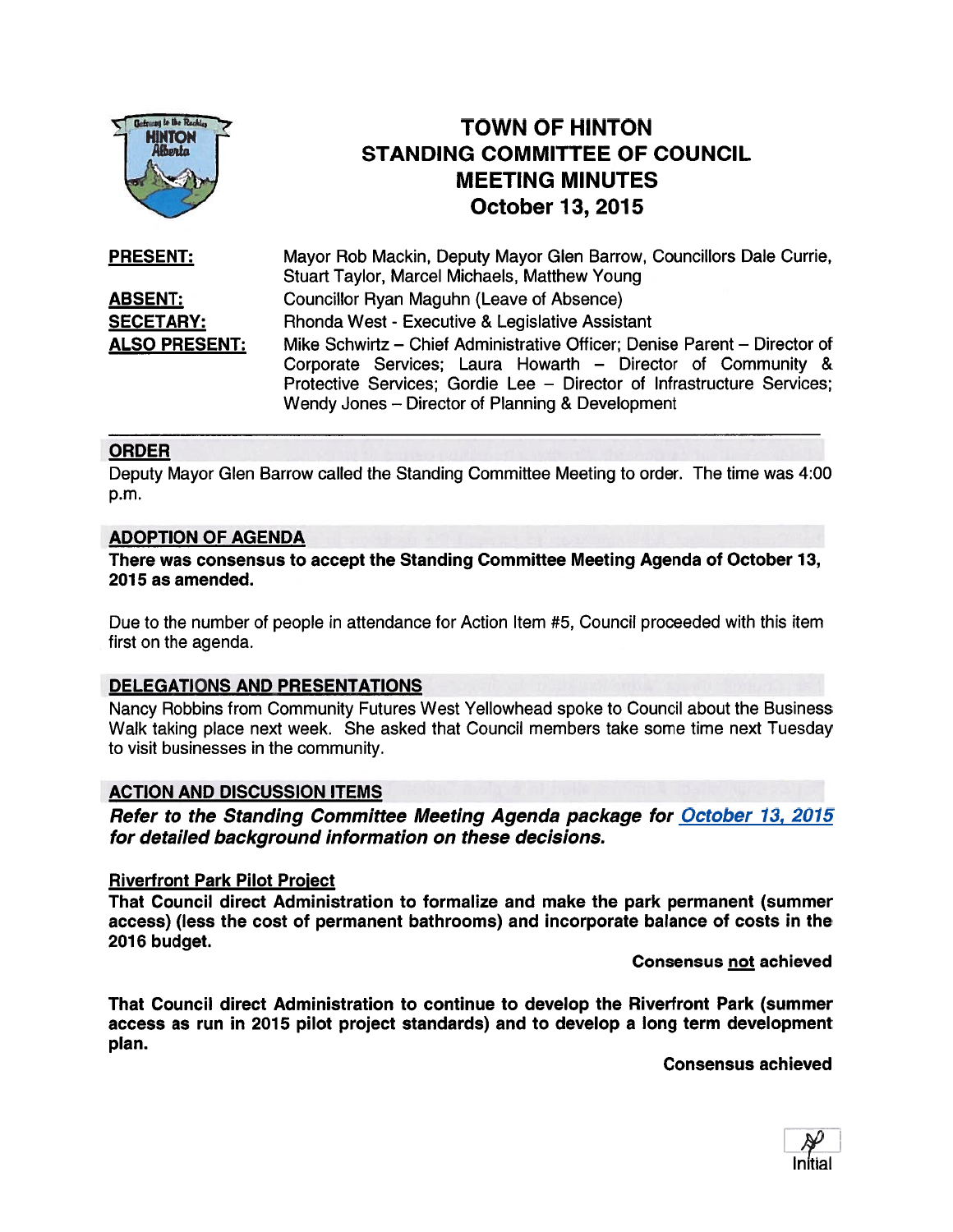### Washroom Options at Maxwell Lake

That Council direct Administration to include the installation and maintenance of single permanent concrete washrooms at 408 and 422 Collinge in the 2016 budgets.

Consensus achieved

### Options for Parking at Maxwell Lake

That Council to direct Administration to: 1) include in the 2016 budget improved signage for the Beaver Boardwalk; and 2) permit visitors to drop off travel trailers at Green Square for the purpose of visiting the Beaver Boardwalk.

Consensus achieved

# Strategy for Transitioning Commercial Cardboard Collection

That Council direct Administration to forward the item to the next Regular Council meeting with the recommendation to proceed with Option 1 (commercial businesses responsible for collection of their cardboard) allowing <sup>a</sup> transition period to year end.

Consensus achieved

### PATCH Proiect

That Council direct Administration to forward the decision to advance the project in its entirety to <sup>a</sup> \$5-6 million dollar build-out to <sup>a</sup> Regular Meeting of Council in December, 2015 to allow for public feedback and engagemen<sup>t</sup> by Council (based on <sup>a</sup> full buildout).

Consensus achieved

# Automated Traffic Enforcement

SCOPE OF SERVICES:

That Council direct Administration to include in <sup>a</sup> contract agreement: speed, red light/speed on green, stop sign, crosswalk and distracted driving services in the automated traffic enforcement program delivery model.

Consensus achieved

### DELIVERY MODEL OPTIONS:

That Council direct Administration to explore Option 1A (renew the contract with Global Traffic Group Ltd.) and to return to Regular Council for decision before the current contract expires December 31, 2015.

Consensus achieved

# Councillor Requests for Information

That Council accep<sup>t</sup> the repor<sup>t</sup> as information (no change to Council Procedure Bylaw #1060).

Consensus achieved

# ADDITIONAL INFORMATION

# Urgent Matters from Council

Council members provided an update.

### Town Manager Status Report

Town Manager Mike Schwirtz presented an update on administrative matters.